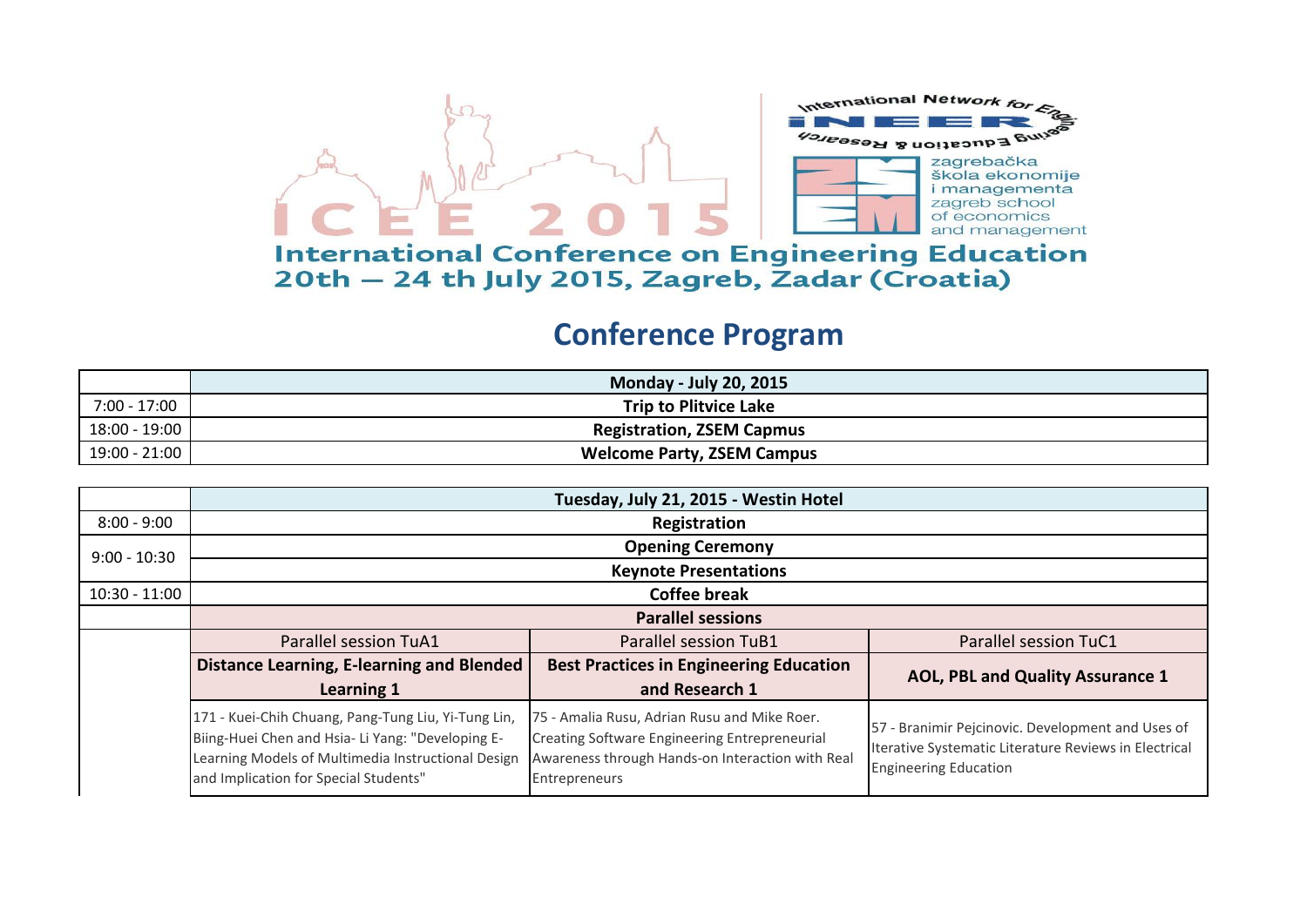| $\sum_{i=1}^{n}$<br>m<br>$\overline{\phantom{0}}$<br>$\mathbf{I}$<br>1.00 | 130 - Kuei-Chih Chuang, Yi-Tung Lin, Chin-Tung Chen,<br>Wen-Shan Lin and Mei-Chuan Tsai: "Exploring the<br>Internet of Cooperative Learning Groups Using<br>Content Analysis on Cohesive and Collaborative<br>Tasks in E-Learning System" | 12 - Desmond Adair and Martin Jaeger. Preparing<br>Mechanical Engineering Design Students for<br><b>Computational Fluid Dynamics Code Development</b>                                         | 67 - Ivan Szendiuch, Edita Hejátková, Alexandr<br>Otáhal and Boleslav Psota. Some Insights to Quality<br>Improvement in Engineering Education System                                                                                                                                                                       |
|---------------------------------------------------------------------------|-------------------------------------------------------------------------------------------------------------------------------------------------------------------------------------------------------------------------------------------|-----------------------------------------------------------------------------------------------------------------------------------------------------------------------------------------------|----------------------------------------------------------------------------------------------------------------------------------------------------------------------------------------------------------------------------------------------------------------------------------------------------------------------------|
|                                                                           | 33 - Marisa Venter, Riaan Van der Walt and Arthur<br>Swart: "An investigation of the use of the Blackboard<br>Learn Mobile App: An African perspective"                                                                                   | 126 - Michal Musilek, Tomas Barton and Petr<br>Musilek. A spreadsheet-based model of light<br>reflection on thin layer to improve understanding of<br>optical phenomena                       | 61 - Heikki Valmu, Raisa Vartia, Eero Kupila and<br>Tuomo Heikkinen. Significantly improved student<br>progression results by means of course integration<br>and collaborative pedagogy in the degree<br>programmes of electronics, electrical engineering<br>and automation technology of the Helsinki<br>Jotropolis LLAS |
| $\overline{\phantom{0}}$                                                  | 89 - Ana Pavani: CREATING A COLLECTION OF ASSETS 37 - Elena Trotskovsky and Nissim Sabag. How<br>IN ELECTRICAL ENGINEERING - A PROJECT UNDER<br><b>WAY</b>                                                                                | Electrical Engineering Students Understand the<br><b>Accuracy Concept Concerning Digitized Signals</b>                                                                                        | 162 - Maria Hasenhuttl, Marilyn Kaplan and Simeon<br>Ntafos. An evaluation of three freshman experience<br>classes                                                                                                                                                                                                         |
|                                                                           | 136 - Kuei-Chih Chuang, Chin-Tung Chen, Yi-Tung Lin<br>and Wen-Shan Lin: Developing the C-EWBST of<br>Digital Multimedia Instruction for Vocational High<br>School Curriculum in E-Learning System                                        | 127 - Pengxing Yi, Junfeng Wang, Tao Huang and Bo<br>Wu. An autonomous learning ability based<br>laboratory course for undergraduate students<br>studying in measurement and control subjects | 46 - Clara Amelia de Oliveira. Changes and<br>Challenges in Engineering and Computer Sciences<br>Education- Guidelines to treat Wide Themes for<br><b>Beginners</b>                                                                                                                                                        |
|                                                                           | 144 - Glaucia N. A. Mello. WIKI-BASED PROJECT IN<br>ENGINEERING EDUCATION: EVALUATION AND<br><b>CONSIDERATIONS FOR EFFECTIVE USE</b>                                                                                                      | 54 - Pierre Hertzog and James Swart. Freshman<br>engineering students prefer time-on-task in a solar<br>energy course, rather than time-in-class!                                             |                                                                                                                                                                                                                                                                                                                            |
| 13:00 - 14:00                                                             |                                                                                                                                                                                                                                           | Lunch                                                                                                                                                                                         |                                                                                                                                                                                                                                                                                                                            |
|                                                                           |                                                                                                                                                                                                                                           | <b>Parallel sessions</b>                                                                                                                                                                      |                                                                                                                                                                                                                                                                                                                            |
|                                                                           | <b>Parallel session TuA2</b>                                                                                                                                                                                                              | <b>Parallel session TuB2</b>                                                                                                                                                                  | <b>Parallel session TuC2</b>                                                                                                                                                                                                                                                                                               |
|                                                                           | <b>Best Practices in Engineering Education</b><br>and Research 2                                                                                                                                                                          | AOL, PBL and Quality Assurance 2                                                                                                                                                              | <b>Globalization and Cooperation in</b><br><b>Engineering Education</b>                                                                                                                                                                                                                                                    |
|                                                                           | 87 - Youmin Hu, Thomas Kurfess, William Singhose,<br>David Frakes and Bo Wu. Design of a Hands-on<br>Mechantronic Project Integrated into an<br>Introductory course                                                                       | 11 - James Freeman. On the development of<br>statistical models for assessing projects, portfolios<br>and dissertations                                                                       | 28 - Timo Vaskikari and Kristiina Meltovaara. Quality<br>matters in projects with Turku University of Applied<br><b>Sciences</b>                                                                                                                                                                                           |
|                                                                           |                                                                                                                                                                                                                                           |                                                                                                                                                                                               |                                                                                                                                                                                                                                                                                                                            |
|                                                                           |                                                                                                                                                                                                                                           |                                                                                                                                                                                               |                                                                                                                                                                                                                                                                                                                            |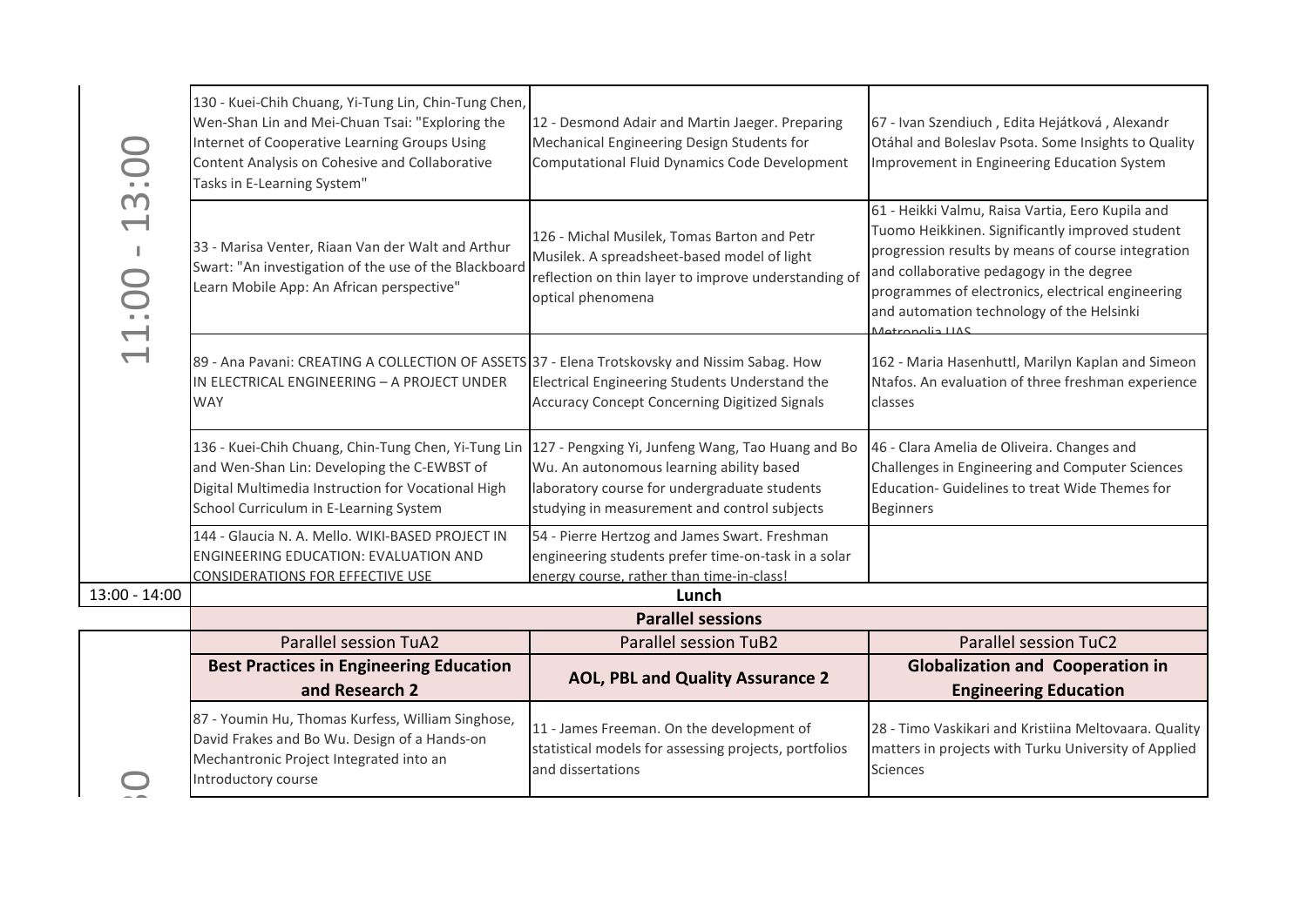| $\Gamma$<br>$\begin{array}{cc} \bullet & \bullet \end{array}$<br>பி<br>$\overline{\phantom{0}}$<br>a B<br>14:00 | 14 - Michael Bredol and Thilo Harth. Making<br>'Physical Chemistry" a more interactive and<br>cooperative experience                                                            | 6 - Arthur James Swart and L Toolo. Fundamental<br>problem-solving skills are found across the board in<br>education: Are all power engineering students on-<br>hoard?            | 174 - Shih-Liang Wang. An Inter-campus, Multi-<br>disciplinary, Industry Sponsored Capstone Design<br>Project on VTOL                                                                           |
|-----------------------------------------------------------------------------------------------------------------|---------------------------------------------------------------------------------------------------------------------------------------------------------------------------------|-----------------------------------------------------------------------------------------------------------------------------------------------------------------------------------|-------------------------------------------------------------------------------------------------------------------------------------------------------------------------------------------------|
|                                                                                                                 | 4 - Nicolaas Luwes and James Swart. Student<br>Perspectives of Practical Work done in a Laboratory<br>- a Case Study from Logic Design 3                                        | 93 - Maja Martinović, Ana Kuštrak Korper and<br>Martina Čaić. The Role of Marketing Strategy<br>Simulation in Assurance of Learning                                               | 60 - Euy-Soo Lee, Juntae Kim, Hae-Jong Joo, Byung-<br>hoon Jeon and Chee-Sun Won. LINC Project for<br>enhancement of Industry-University cooperation in<br>engineering education in South Korea |
|                                                                                                                 | 58 - Peter Bofah and Mohamed Chouikha.<br>Experimental Centric-Based Instructional Pedagogy                                                                                     | 159 - James Uhomoibhi and Maragaret Ross.<br>Professionalism and Ethics in Engineering Education<br>and Research: Issues of Skills Development and<br><b>Future Emplovability</b> | 38 - Emmanuel K. Glakpe. A Model for Global<br>Collaborative Engineering Education in Product Data<br>Management                                                                                |
|                                                                                                                 | 55 - Dunja Peric, Marta Miletic and Mladena Miletic.<br>The effiectiveness of student and professor centered<br>learning in the geotechnical engineering<br>introductory course | 193 - Esther T. Akinlabi. A pragmatic teaching<br>methodology in a final year module in Engineering<br>Education                                                                  | 160 - David M. Bowen. Teams in Kenyan Engineering<br>Education                                                                                                                                  |
| $15:30 - 16:00$                                                                                                 |                                                                                                                                                                                 | <b>Coffee break</b>                                                                                                                                                               |                                                                                                                                                                                                 |
|                                                                                                                 |                                                                                                                                                                                 | <b>Parallel sessions</b>                                                                                                                                                          |                                                                                                                                                                                                 |
|                                                                                                                 | <b>Parallel session TuA3</b>                                                                                                                                                    | <b>Parallel session TuB3</b>                                                                                                                                                      |                                                                                                                                                                                                 |
|                                                                                                                 |                                                                                                                                                                                 |                                                                                                                                                                                   |                                                                                                                                                                                                 |
|                                                                                                                 | <b>Innovation</b>                                                                                                                                                               | <b>Information Systems and Information</b>                                                                                                                                        |                                                                                                                                                                                                 |
|                                                                                                                 | 20 - Mahbub Uddin. Inspiring Innovation                                                                                                                                         | <b>Society</b><br>53 - Antti Hakkala and Seppo Virtanen. Virtualization<br>of laboratory education in network security<br>engineering                                             |                                                                                                                                                                                                 |
| 18:00<br>$\blacksquare$<br>6:00                                                                                 | 66 - Ivan Szendiuch and Edita Hejátková. Innovation<br>in Microelectronics Assembly Technology Education                                                                        | 82 - Antti Hakkala and Jouni Isoaho. Defining and<br>Measuring Key Expertise Areas in Information<br>Security for Engineering Students                                            |                                                                                                                                                                                                 |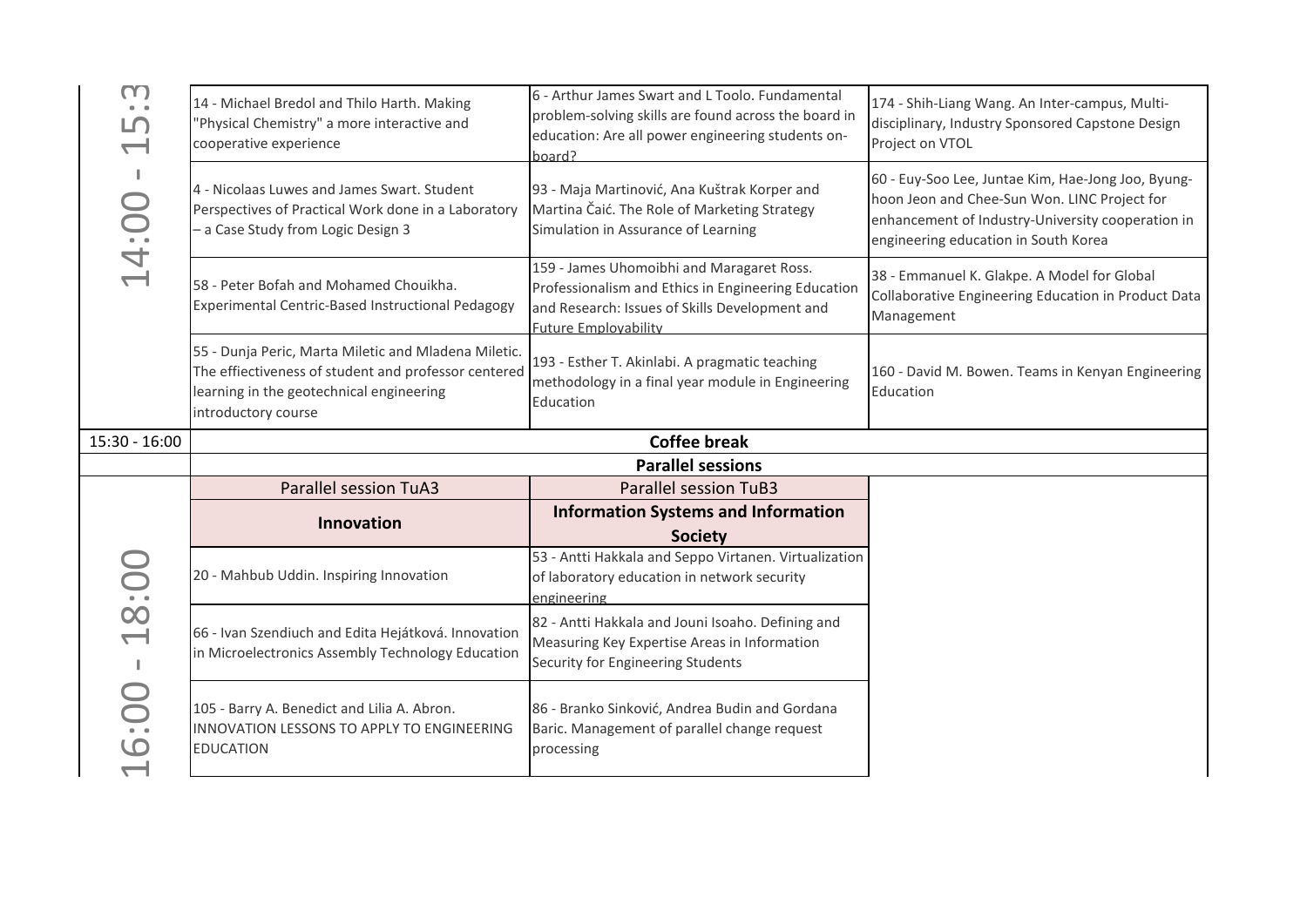|               | 47 - Tomoko Maruyama and Masahiro Inoue.<br>Continuous Quality Improvement of Leadership<br>Education Program through PDCA Cycle | 48 - Youmna Elhissi and Abdelkrim Haqiq.<br>Information System as a Management and<br>Communication Device for Scientific Research at the<br>Moroccan University |  |
|---------------|----------------------------------------------------------------------------------------------------------------------------------|------------------------------------------------------------------------------------------------------------------------------------------------------------------|--|
| 18:00 - 19:00 |                                                                                                                                  |                                                                                                                                                                  |  |
| 19:00 - 22:00 |                                                                                                                                  | <b>Museum of Ilussions</b>                                                                                                                                       |  |

|                 | 47 - Tomoko Maruyama and Masahiro Inoue.<br>Continuous Quality Improvement of Leadership<br>Education Program through PDCA Cycle                                                                             | 48 - Youmna Elhissi and Abdelkrim Haqiq.<br>Information System as a Management and<br>Communication Device for Scientific Research at the<br>Moroccan University |                                                                                                                                                                                           |
|-----------------|--------------------------------------------------------------------------------------------------------------------------------------------------------------------------------------------------------------|------------------------------------------------------------------------------------------------------------------------------------------------------------------|-------------------------------------------------------------------------------------------------------------------------------------------------------------------------------------------|
| $18:00 - 19:00$ |                                                                                                                                                                                                              |                                                                                                                                                                  |                                                                                                                                                                                           |
| 19:00 - 22:00   |                                                                                                                                                                                                              | <b>Museum of Ilussions</b>                                                                                                                                       |                                                                                                                                                                                           |
|                 |                                                                                                                                                                                                              |                                                                                                                                                                  |                                                                                                                                                                                           |
|                 |                                                                                                                                                                                                              | Wendsday, July 22, 2015 - Westin Hotel                                                                                                                           |                                                                                                                                                                                           |
| $8:00 - 9:00$   |                                                                                                                                                                                                              | Registration                                                                                                                                                     |                                                                                                                                                                                           |
| $9:00 - 10:30$  |                                                                                                                                                                                                              | <b>Panel Session</b>                                                                                                                                             |                                                                                                                                                                                           |
| $10:30 - 11:00$ | <b>Coffee break</b>                                                                                                                                                                                          |                                                                                                                                                                  |                                                                                                                                                                                           |
|                 | <b>Parallel sessions</b>                                                                                                                                                                                     |                                                                                                                                                                  |                                                                                                                                                                                           |
|                 | Parallel session WA1                                                                                                                                                                                         | Parallel session WB1                                                                                                                                             | Parallel session WC1                                                                                                                                                                      |
|                 | <b>New Teaching Methods 1</b>                                                                                                                                                                                | <b>Distance Learning, E-learning and Blended</b><br><b>Learning 2</b>                                                                                            | <b>Robotics</b>                                                                                                                                                                           |
|                 | 10 - Eduardo Oliveira Teles, Hugo Leonardo Deiró de 173 - Mohamed Mhamdi, Hamadou Saliah-Hassane<br>Souza and Dante Augusto Barone. Integrated<br>teaching methodology of Programming Logic and<br>Statistic | and Rafik Braham. Usability of the UML4ODP for a<br>Technological Specification of a Distributed Teaching<br><b>Embedded Systems Environment</b>                 | 23 - Annan Dai, Wenchang Zhang and Yiming Rong.<br>Global Collaborative Senior Project: Engineering<br>Design of Robot Aesthetics                                                         |
| m               | 16 - Peter Willmot and Anthony Sutton. Engaged<br><b>STEM learning using catapults</b>                                                                                                                       | 111 - András Benedek Dr. and György Molnár Dr E-<br>Teaching and Digitalization at BME                                                                           | 172 - Birol Aygün. A Gentle Introduction to Robotics<br>Software Engineering Education                                                                                                    |
| 11:00           | 80 - Sakari Lukkarinen, Jaana Holvikivi, Peter Hjort,<br>Mikko Mäkelä and Minna Lakkala. Creation of a<br>collaborative study community in engineering<br>studies                                            | 2 - Hrvoje Jerkovic. Advancement in educational<br>collaboration - web hybrid applications in blended<br>learning                                                | 31 - Kadri Umbleja. The first year experience of using<br>LEGO Mindstorms robots in the Tallinn University of<br>Technology outreach program for secondary and<br>primary school learners |
|                 | 78 - Teemu Rajala, Erno Lokkila, Rolf Lindén, Mikko-<br>Jussi Laakso and Tapio Salakoski. Students'                                                                                                          | 116 - Juliana Kimaghe and James Uhomoibhi.<br>Addressing Learners Challenges in Open and<br>Distance Education with the Focus of Literacy                        | 43 - Jau-Liang Chen. Undergraduate Curriculum in<br>Robotics                                                                                                                              |
|                 | perceptions on collaborative work in introductory<br>programming course                                                                                                                                      | and use of ICT Tools, Case Study Focused on<br>the Onen University of Tanzania                                                                                   |                                                                                                                                                                                           |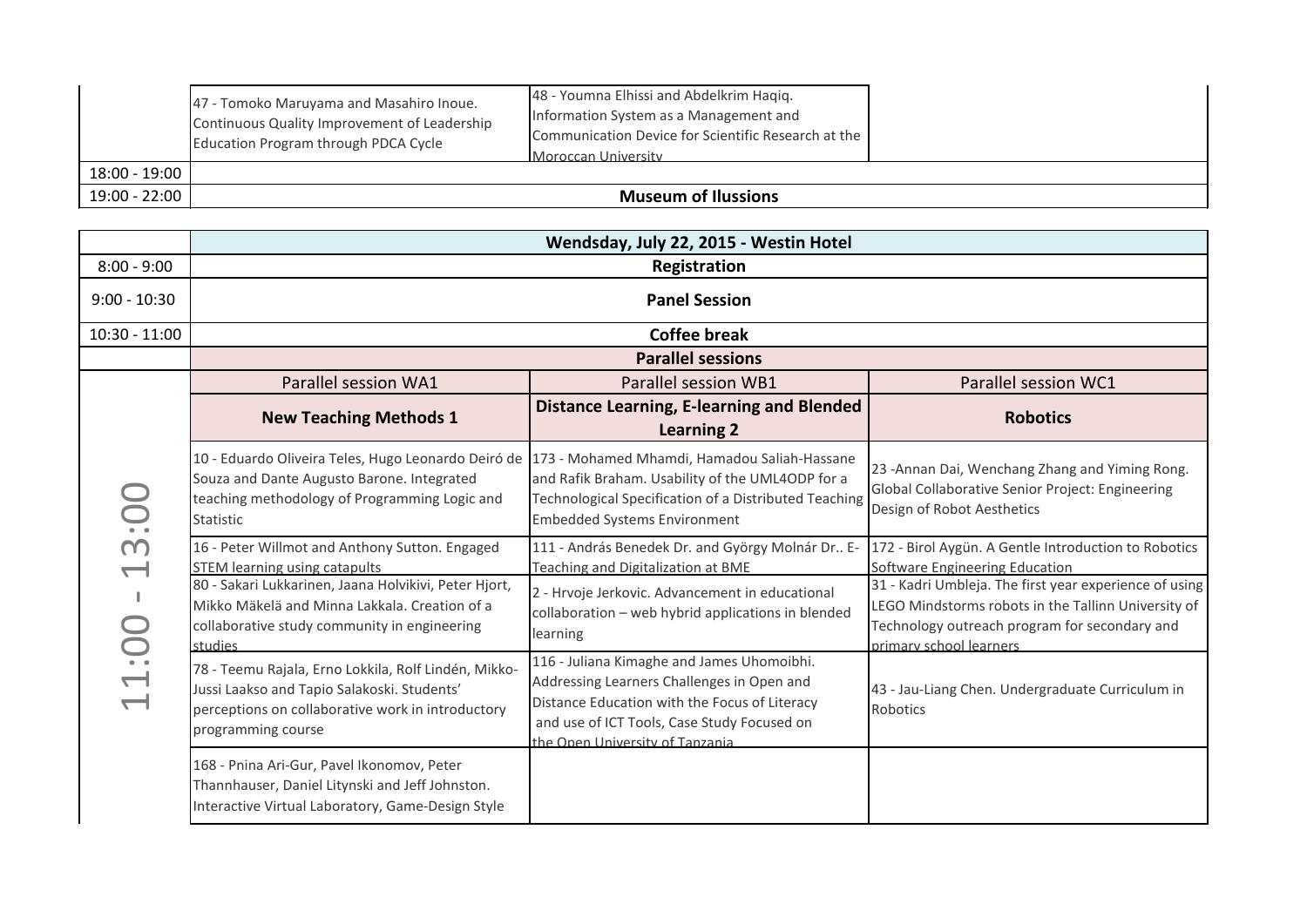| 13:00 - 14:00                                                          | Lunch                                                                                                                                                                             |                                                                                                                                                                                                       |                                                                                                                                                  |
|------------------------------------------------------------------------|-----------------------------------------------------------------------------------------------------------------------------------------------------------------------------------|-------------------------------------------------------------------------------------------------------------------------------------------------------------------------------------------------------|--------------------------------------------------------------------------------------------------------------------------------------------------|
| $14:00 - 16:00$                                                        | <b>iNEER Bord Meeting</b>                                                                                                                                                         |                                                                                                                                                                                                       |                                                                                                                                                  |
|                                                                        |                                                                                                                                                                                   | <b>Parallel sessions</b>                                                                                                                                                                              |                                                                                                                                                  |
|                                                                        | <b>Parallel session WA2</b>                                                                                                                                                       | Parallel session WB2                                                                                                                                                                                  |                                                                                                                                                  |
|                                                                        | <b>Best Practices in Engineering Education</b><br>and Research 3                                                                                                                  | <b>AOL, PBL and Quality Assurance 3</b>                                                                                                                                                               | Workshop                                                                                                                                         |
| 5:30                                                                   | 100 - Klaus Wuersig. Toward a more practical<br><b>Engineering Curriculum</b>                                                                                                     | 77 - Erkki Kaila, Einari Kurvinen, Erno Lokkila, Mikko-<br>Jussi Laakso and Tapio Salakoski. Enhancing student-<br>teacher communication in programming courses: a<br>case study using weekly surveys | Teaching Technology Entrepreneurship at<br>Engineering Universities - Experiences, Perspectives,<br>Challenges, and Assessment<br>Sergej Lugović |
| $\overline{\phantom{0}}$                                               | 70 - Shean-Juinn Chiou and Jhy-Cherng Tsai.<br>Undergraduate Capstone Course for Mechanical<br>Engineering                                                                        | 32 - Mohammad Ahmad and Joseph Zeaiter. New<br>trends in Chemical Engineering Education: Personal<br>Prospective                                                                                      |                                                                                                                                                  |
| $\blacksquare$<br>14:00                                                | 170 - Jhy-Cherng Tsai, Shean-Juinn Chiou, Ming-<br>Chyuan Lu and Jau-Liang Chen. A National<br>Educational Center on Machine Tool Technologies                                    | 34 - Martin Jaeger and Desmond Adair. Students'<br>Perception of Learning Facilitation during an<br>Interdisciplinary Engineering Design Course - A Case<br>Study                                     |                                                                                                                                                  |
|                                                                        | 64 - Eduardo Montero, Fatima E. M. Alaoui and<br>María Jesús González-Fernández. An International<br>Action for Cooperation in Engineering Education<br>between Spain and Morocco | 35 - Masahiro Inoue, Ichiro Sofue, Hiroshi Hasegawa,<br>Atsuko Yamazaki and Anak Khantachawana. E-<br>portfolio for Global Human Resource Development<br>Program                                      |                                                                                                                                                  |
|                                                                        | 163 - Tero Reunanen and Riitta Windahl. Pinpointing 99 - Jon Ram Bruun-Pedersen and Lise Busk Kofoed.<br>Core Competence and Mindset Need in Modern<br><b>Engineering Studies</b> | How Soft are the "Soft Skills" in Engineering<br>Educations                                                                                                                                           |                                                                                                                                                  |
| $15:30 - 16:00$                                                        |                                                                                                                                                                                   | <b>Coffee break</b>                                                                                                                                                                                   |                                                                                                                                                  |
|                                                                        |                                                                                                                                                                                   | <b>Parallel sessions</b>                                                                                                                                                                              |                                                                                                                                                  |
|                                                                        | Parallel session WA3                                                                                                                                                              | <b>Parallel session WB3</b>                                                                                                                                                                           |                                                                                                                                                  |
|                                                                        | <b>Modeling, Simulations and Optimization</b>                                                                                                                                     | <b>New Teaching Methods 2</b>                                                                                                                                                                         | Workshop                                                                                                                                         |
| $\overline{\phantom{0}}$<br>$\bullet$ $\phantom{}$ $\bullet$<br>$\sim$ | exceeding simple simulations using AnalogTM<br>Discovery                                                                                                                          | 52 - Ben Kotze. Enhancing Engineering Education by 56 - Branimir Pejcinovic and Phillip Wong. Enhancing<br>freshman engineering instruction with in-class<br>interaction systems and e-books          |                                                                                                                                                  |
|                                                                        |                                                                                                                                                                                   |                                                                                                                                                                                                       |                                                                                                                                                  |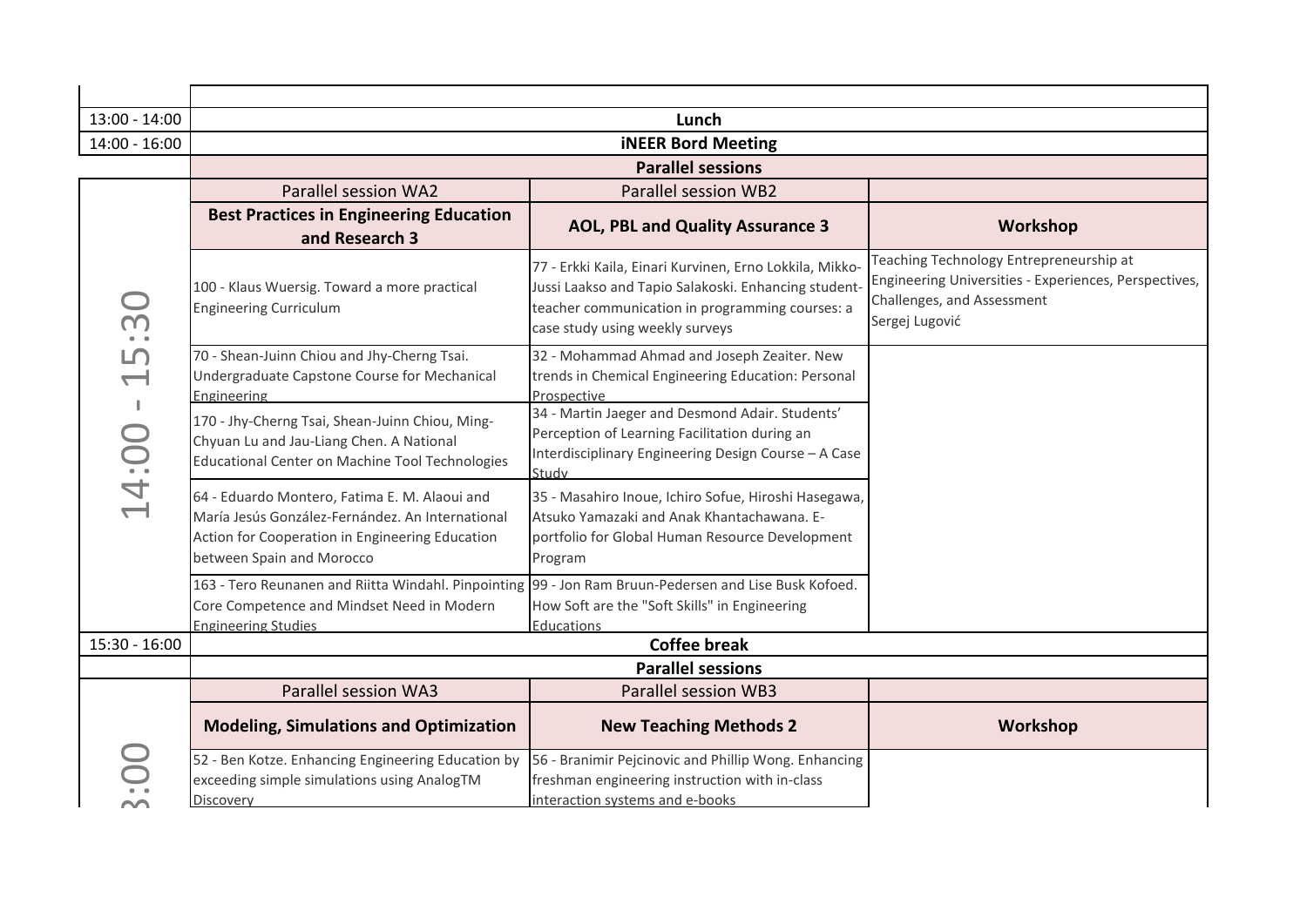| W               | 40 - Natalia Serdyukova and Vladimir Serdyukov.<br>Modeling, Simulations and Optimization Based on<br>Algebraic Formalization of the System                                                          | 146 - Reza Nekovei. Innovative engineering<br>education through modular teaching with emphasis<br>on design                |  |
|-----------------|------------------------------------------------------------------------------------------------------------------------------------------------------------------------------------------------------|----------------------------------------------------------------------------------------------------------------------------|--|
| 0               | 63 - Ethiopia Nigussie, Petri Sainio, Sanaz Rahimi<br>Moosavi, Rajeev Kumar Kanth, Seppo Virtanen and<br>Jouni Isoaho. Uniform Teaching of Network<br>Simulation Skills in an Engineering Curriculum | 42 - Arturo Gonzalez and Enrique Covian Regales.<br>Enhancing Student Performance through a<br>Competitive Team Tournament |  |
|                 | 129 - Igor Gvozdanovic, Mato Njavro and Ivana<br>Paradinovic. Portfolio Management Simulation as a<br><b>Learning Tool</b>                                                                           | 192 - Siniša Krunić and Sergej Lugović. Supporting<br>education and learning with game design elements                     |  |
| $18:00 - 19:00$ |                                                                                                                                                                                                      |                                                                                                                            |  |
| 19:00 - 22:00   |                                                                                                                                                                                                      | <b>Zagreb Tour</b>                                                                                                         |  |

|                       |                                                                                                                                                                               | Thursday, July 23, 2015 - Westin Hotel                                                                                                                                              |                                                                                                                                                               |
|-----------------------|-------------------------------------------------------------------------------------------------------------------------------------------------------------------------------|-------------------------------------------------------------------------------------------------------------------------------------------------------------------------------------|---------------------------------------------------------------------------------------------------------------------------------------------------------------|
| $8:00 - 9:00$         |                                                                                                                                                                               | Registration                                                                                                                                                                        |                                                                                                                                                               |
| $9:00 - 10:30$        |                                                                                                                                                                               | <b>Keynote Presentations</b>                                                                                                                                                        |                                                                                                                                                               |
| $10:30 - 11:00$       |                                                                                                                                                                               | <b>Coffee break</b>                                                                                                                                                                 |                                                                                                                                                               |
|                       |                                                                                                                                                                               | <b>Parallel sessions</b>                                                                                                                                                            |                                                                                                                                                               |
|                       | Parallel session ThA1                                                                                                                                                         | Parallel session ThB1                                                                                                                                                               | Parallel session ThC1                                                                                                                                         |
|                       | <b>Professional skills</b>                                                                                                                                                    | <b>Curriculum Design</b>                                                                                                                                                            | <b>Mathematics in Engineering Education</b>                                                                                                                   |
|                       | 59 - María Jesús González-Fernández and Eduardo<br>Montero. Comparative Teamwork Skill Development Professional Development for First Year<br>in Different Engineering Topics | 45 - David Ollis. The Research Proposition and<br><b>Graduate Student Preparation</b>                                                                                               | 17 - Janne Roslöf. Engineering Students' Perception<br>of Studies - a Comparison Based on the Students<br><b>Educational Backgrounds</b>                      |
| $\sum_{i=1}^{n}$<br>m | 65 - Petri Sainio, Seppo Virtanen, Jouni Isoaho and<br>Johanna Isoaho. Systematic Method for Teaching<br>Engineering Working Life Skills                                      | 161 - Milan Nikolić, Dragana Glušac, Maša Magzan,<br>Dragica Ivin and Edit Terek. MODELS OF<br>CANDIDATES RANKING FOR STUDIES OF SECOND<br>AND THIRD DEGREE: MULTICRITERIA APPROACH | 19 - Ira Raveh, Elena Trotskovsky and Nissim Sabag.<br>Mathematical vs. Engineering Understanding:<br>Engineering Students' Perceptions (Work in<br>Progress) |
|                       |                                                                                                                                                                               |                                                                                                                                                                                     |                                                                                                                                                               |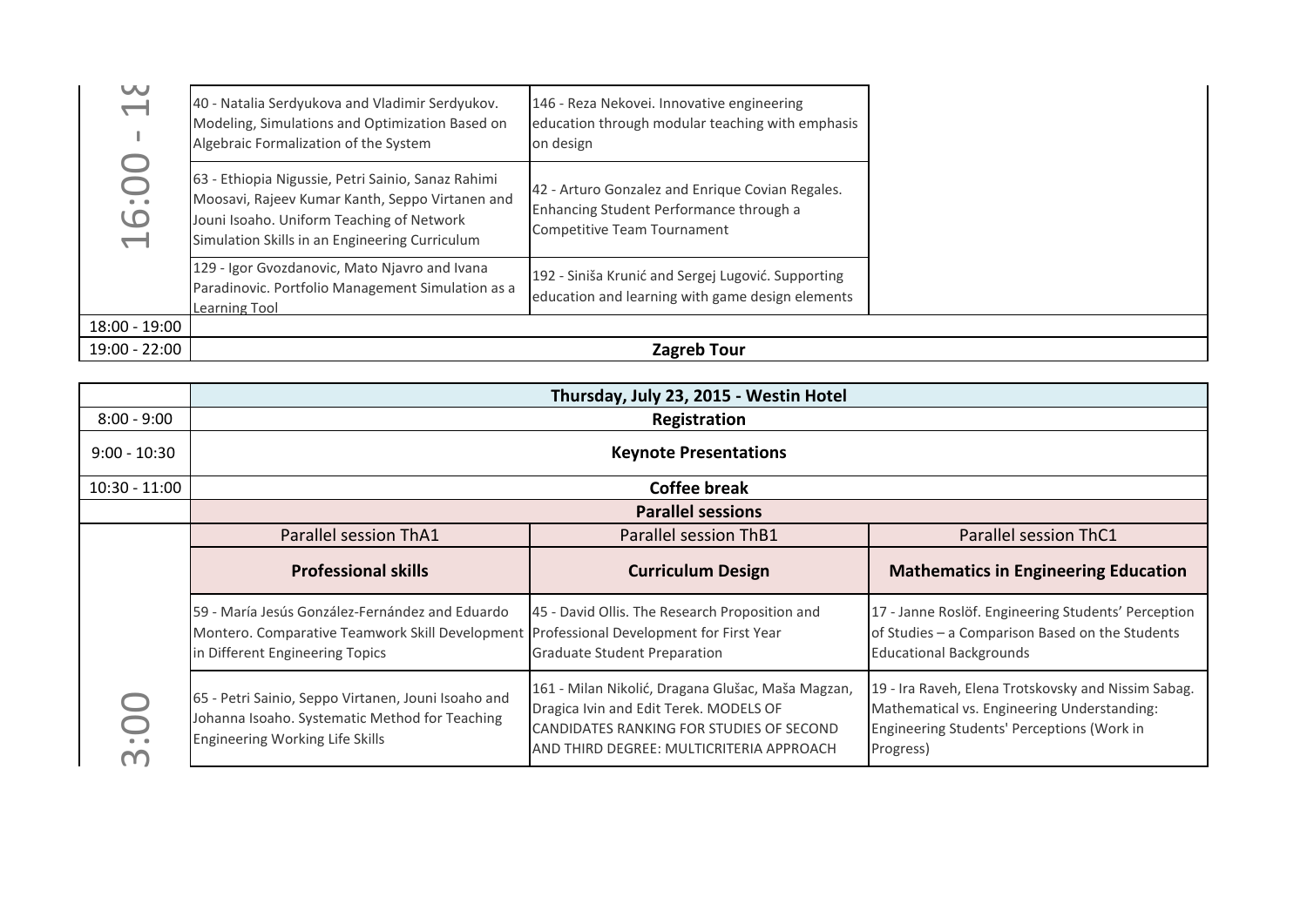| J.<br>11:00   | 155 - Kevin Doyle. Addressing the UK IT Skills<br>Shortage: 'Tech Gold' Degrees                                                                                           | 5 - Frode Sandnes and Hua-Li Jian. Integrating<br>principles of Universal Design into the Engineering<br>Education curriculum: Experiences from Norway                          | 44 - Eusebio Jiménez-López, Gloria Isabel Morales-<br>Bojórquez, Gabriel Luna-Sandoval, Lilia Beatriz<br>Navarro-Fragoso, Martín Santacruz-Tirado, Ramsés<br>Alonso Acuña-Espinosa, Rafael Durán Gibrán<br>Amparán, Jesús Armando Cantú-Cárdenas.<br>PROBLEM-BASED LEARNING AS A STRATEGY FOR<br>TEACHING MATHEMATICS AT NORTHWEST LA SALLE<br><b>UNIVERSITY</b> |
|---------------|---------------------------------------------------------------------------------------------------------------------------------------------------------------------------|---------------------------------------------------------------------------------------------------------------------------------------------------------------------------------|------------------------------------------------------------------------------------------------------------------------------------------------------------------------------------------------------------------------------------------------------------------------------------------------------------------------------------------------------------------|
|               | 106 - Barry Benedict and Lilia Abron. PROFESSIONAL<br>SKILLS FOR GRADUATES ENTERING THE CONSULTING introductory course in the engineering education at<br><b>INDUSTRY</b> | 138 - Arne Gjengedal and Tor Schive. A new<br>the University of Tromsø                                                                                                          | 76 - Einari Kurvinen, Rolf Lindén, Teemu Rajala,<br>Mikko-Jussi Laakso and Tapio Salakoski. Using<br>educational technology to enhance mathematics<br>learning                                                                                                                                                                                                   |
|               | 140 - Pearse O'Gorman and Margaret Morgan.<br>Student motivation in the development of<br>professional skills                                                             | 24 - Yiming Rong, Haiyan Zhao and Dan Wu. Make<br>engineering curriculum flexible: an experimental<br>design in China                                                           | 141 - Larissa Fradkin and James Uhomoibni. Can<br>artificial intelligence help students develop their<br>fluid and procedural intelligence?                                                                                                                                                                                                                      |
| 13:00 - 14:00 |                                                                                                                                                                           | Lunch                                                                                                                                                                           |                                                                                                                                                                                                                                                                                                                                                                  |
|               |                                                                                                                                                                           | <b>Parallel sessions</b>                                                                                                                                                        |                                                                                                                                                                                                                                                                                                                                                                  |
|               | <b>Parallel session ThA2</b>                                                                                                                                              | <b>Parallel session ThB2</b>                                                                                                                                                    |                                                                                                                                                                                                                                                                                                                                                                  |
|               | <b>IT Global Influence</b>                                                                                                                                                | <b>Project Based Learning</b>                                                                                                                                                   | Poster / Demo                                                                                                                                                                                                                                                                                                                                                    |
|               |                                                                                                                                                                           |                                                                                                                                                                                 |                                                                                                                                                                                                                                                                                                                                                                  |
|               | 91 - Gusts Linkevics and Uldis Sukovskis. Determining<br>Agility Impact Index and generating employee based<br>questions to assess organizational agility                 | 13 - Nissim Sabag and Elena Trotskovsky. Comparing<br>Characteristics of final projects: BSc students vs.<br>Practical Engineering students - the supervisors'<br>point of view | 92 - Ana Pavani: A BLENDED LEARNING SIGNALS<br>AND SYSTEMS COURSE                                                                                                                                                                                                                                                                                                |
| 5:30          | 181 - Andrey V. Bystrov and Vyacheslav N. Yusim.<br>Indicators of economic development of<br>technologically advanced countries                                           | 41 - Steven Nijhuis, Joseph Kessels and Ruben<br>Vrijhoef. The importance of criticality in (project<br>management) competence research                                         | 107 - Jhy-Cherng Tsai, Shean-Juinn Chiou and Jau-<br>Liang Chen: Development and Evolution of A<br>Capstone Project in Mechanical Engineering - A<br>Twenty-Year Experience from Taiwan                                                                                                                                                                          |
| 14:0          | 109 - Philip Vranešić, Karmela Aleksić-Maslać and<br>Masha Magzan. Searching for an Online Marketing<br>Effectiveness: The Potential for a Small Business<br>Sector       | 7 - Steven Nijhuis, Ruben Vrijhoef and Joseph<br>Kessels. Measuring learning gains in project<br>management                                                                     | 15 - Kazuya Takemata, Akiyuki Minamide, Arihiro<br>Kodaka and Hirofumi Yamada. Engineering Design<br>Education based on the CDIO approach                                                                                                                                                                                                                        |